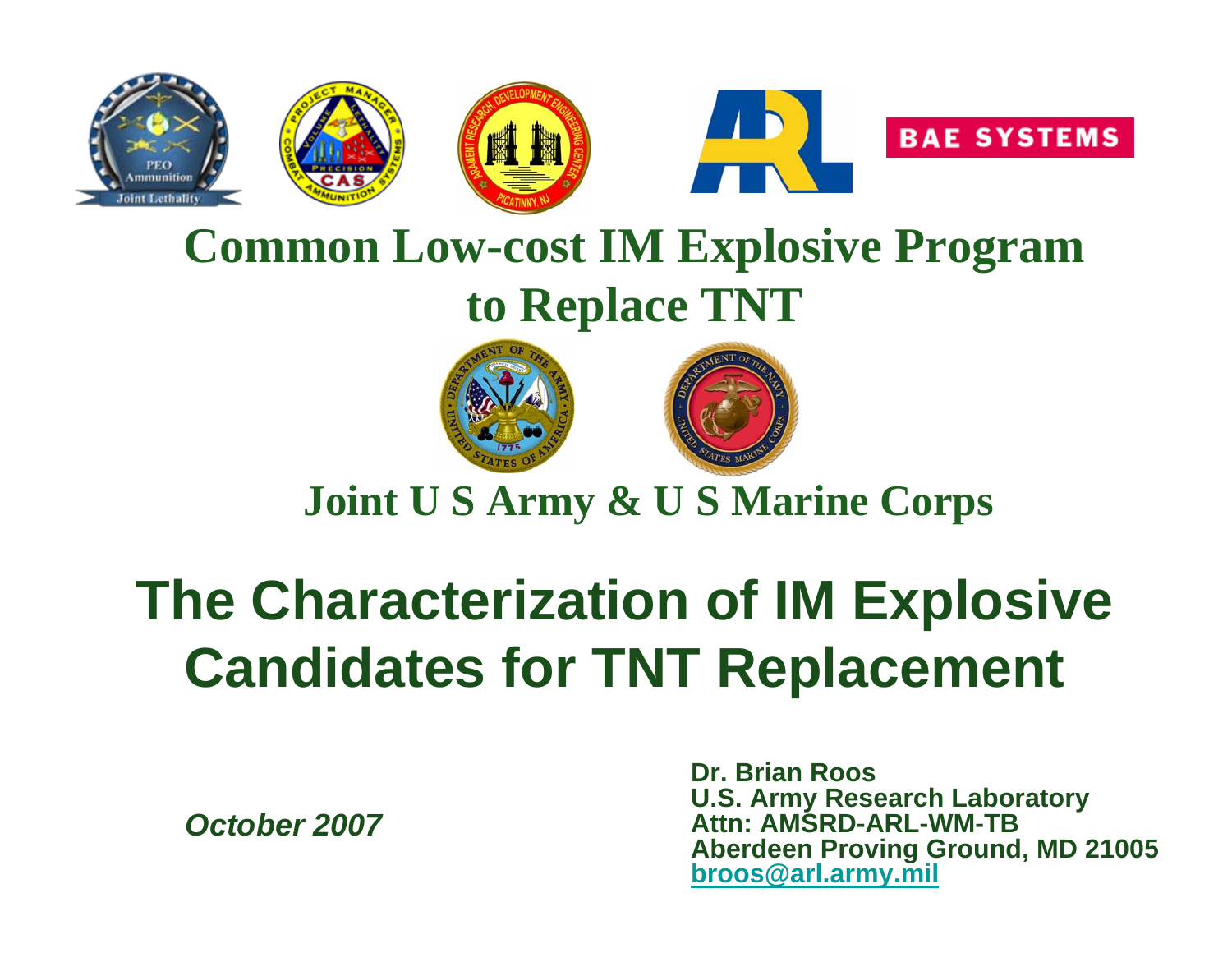





- ¾ **Background/Collaboration**
- ¾ **Small Scale Safety Tests**
- ¾ **Thermal Analysis**
- ¾ **Performance and Shock Sensitivity**
- ¾ **Subscale Tests**
- ¾ **Initiation**
- ¾ **Functioning**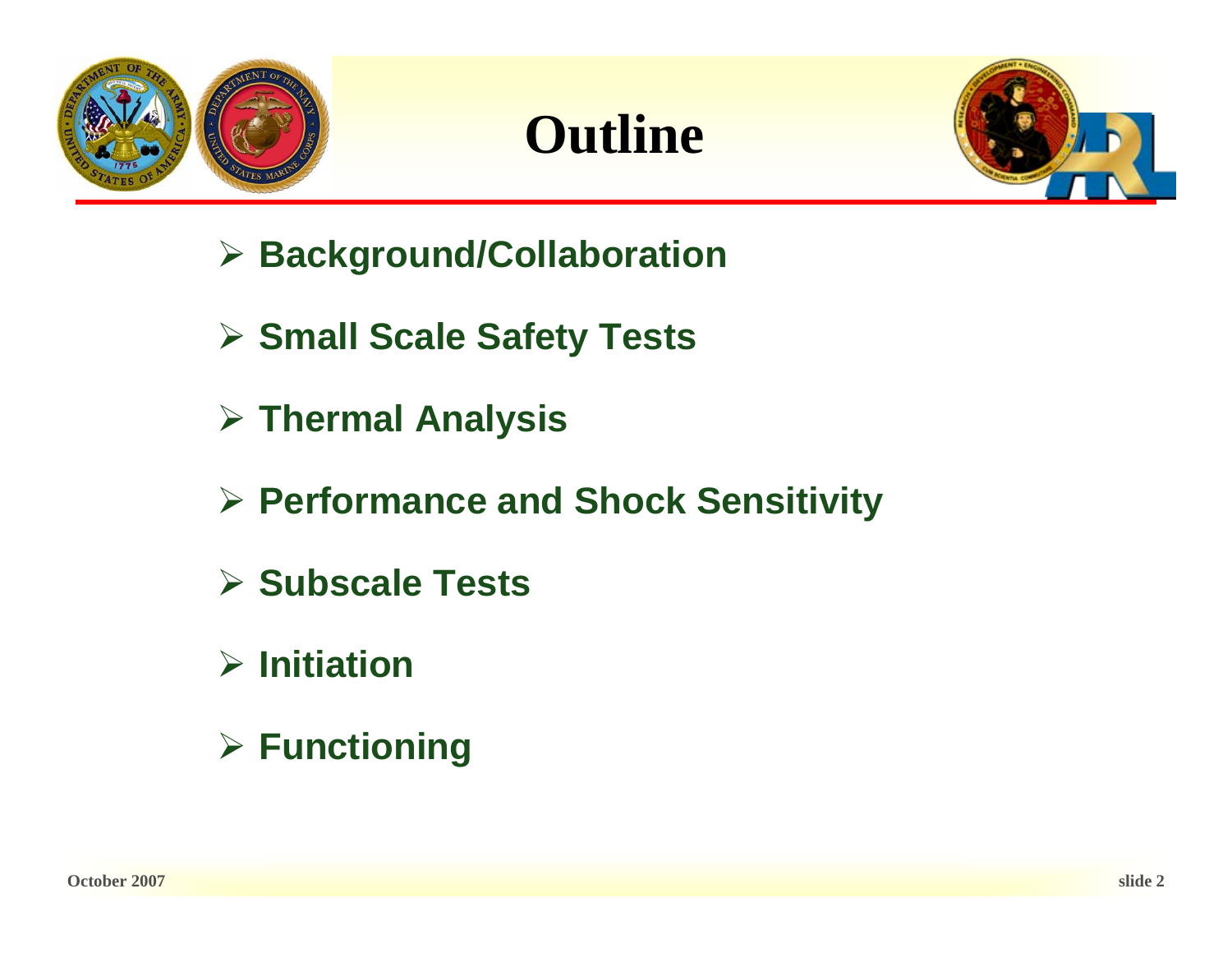





- ¾ **Common Low-cost IM Explosive Program** 9**Previous J. Rutkowski brief in Session 7A**
- ¾ **Requirements**
	- 9**Effectiveness**
	- <sup>9</sup>**Reduced Sensitivity**
	- <sup>9</sup>**Affordability**
	- <sup>9</sup>**Producibility**
	- 9**Other Criteria**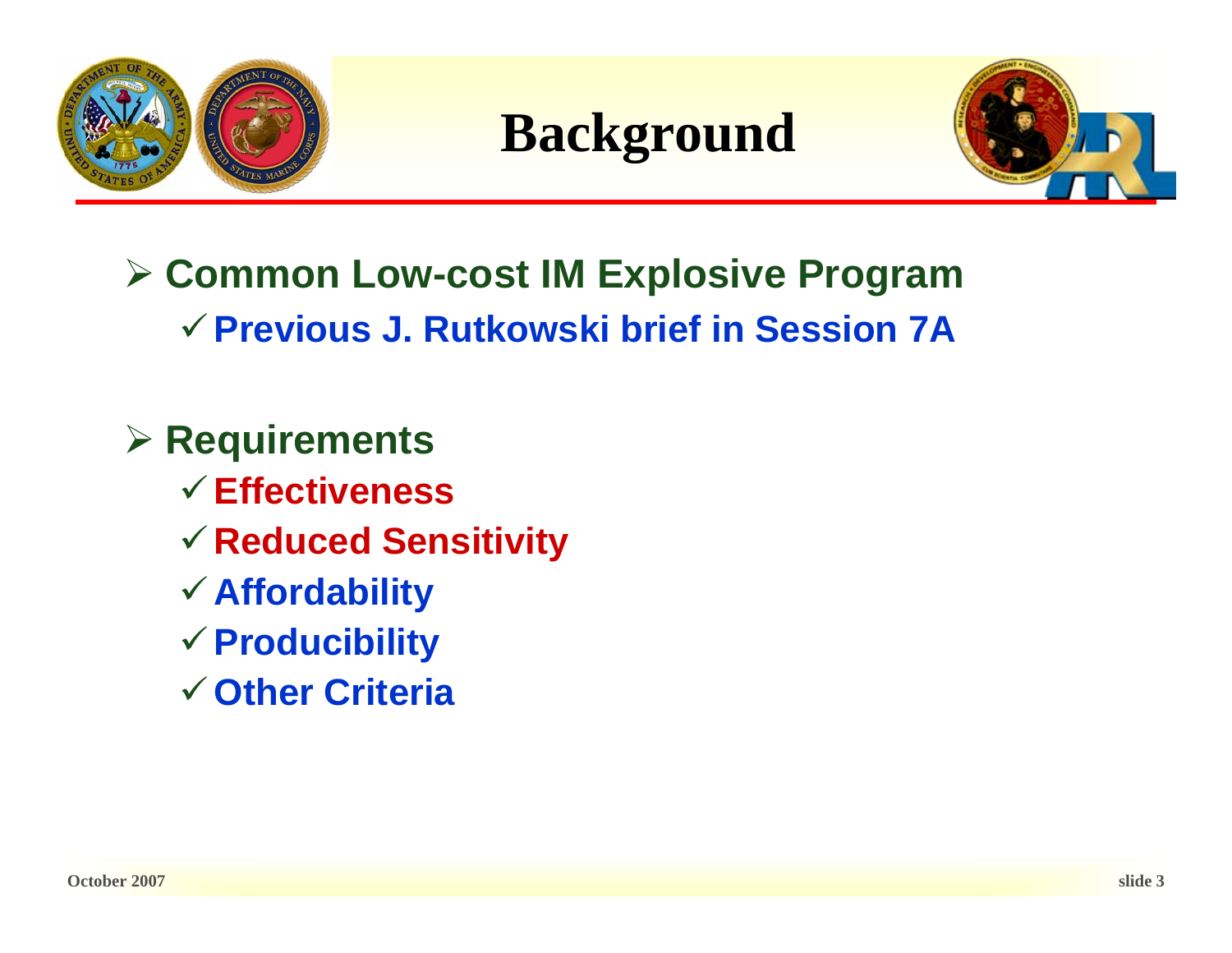

### **Collaboration**



- ¾ **Formulations developed by BAE-Holston, ARL, ARDEC**
- ¾ **Production at BAE-Holston, ARL, ARDEC**
- ¾ **Characterization testing at ARL, ARDEC**
- ¾ **Guidance from PM CAS**
- ¾ **Funding by PEO AMMO, PM CAS, ARDEC & ARL**







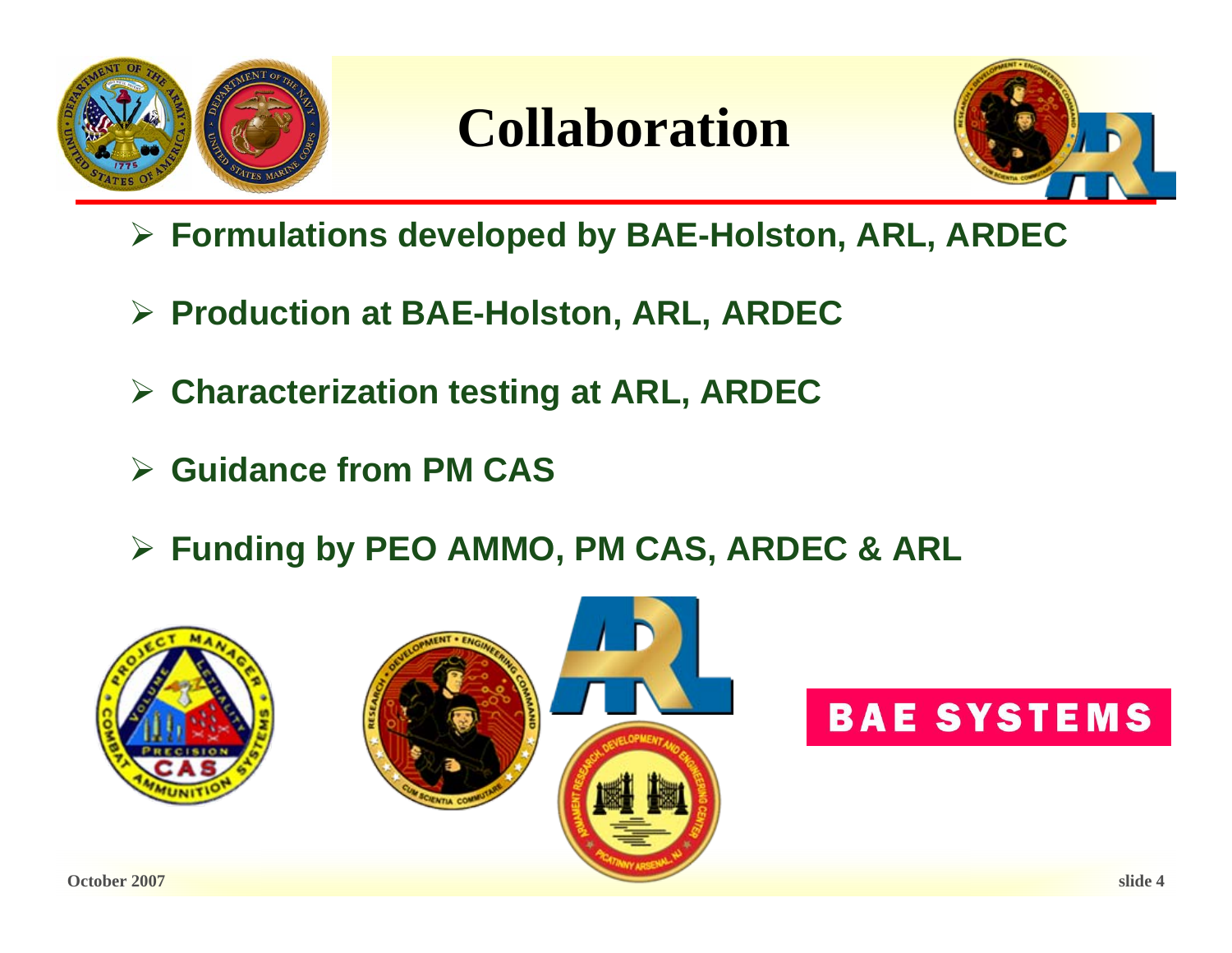

**Formulations**



### ¾ **Based on Non-traditional Ingredients**

| <b>Formulation</b> | <b>Previously</b><br><b>Known As</b> | <b>Non-traditional</b><br><b>Component</b> |                 |
|--------------------|--------------------------------------|--------------------------------------------|-----------------|
| <b>IMX-101</b>     | <b>OSX-CAN</b>                       | <b>DNAN, NTO</b>                           | <b>DNAN</b>     |
| <b>IMX-102</b>     | MCX-8                                | <b>NTO</b>                                 | <b>NTO</b>      |
| <b>IMX-103</b>     | <b>DEMN-III J</b>                    | <b>Nitrate Salt</b><br><b>Eutectic</b>     | <b>Eutectic</b> |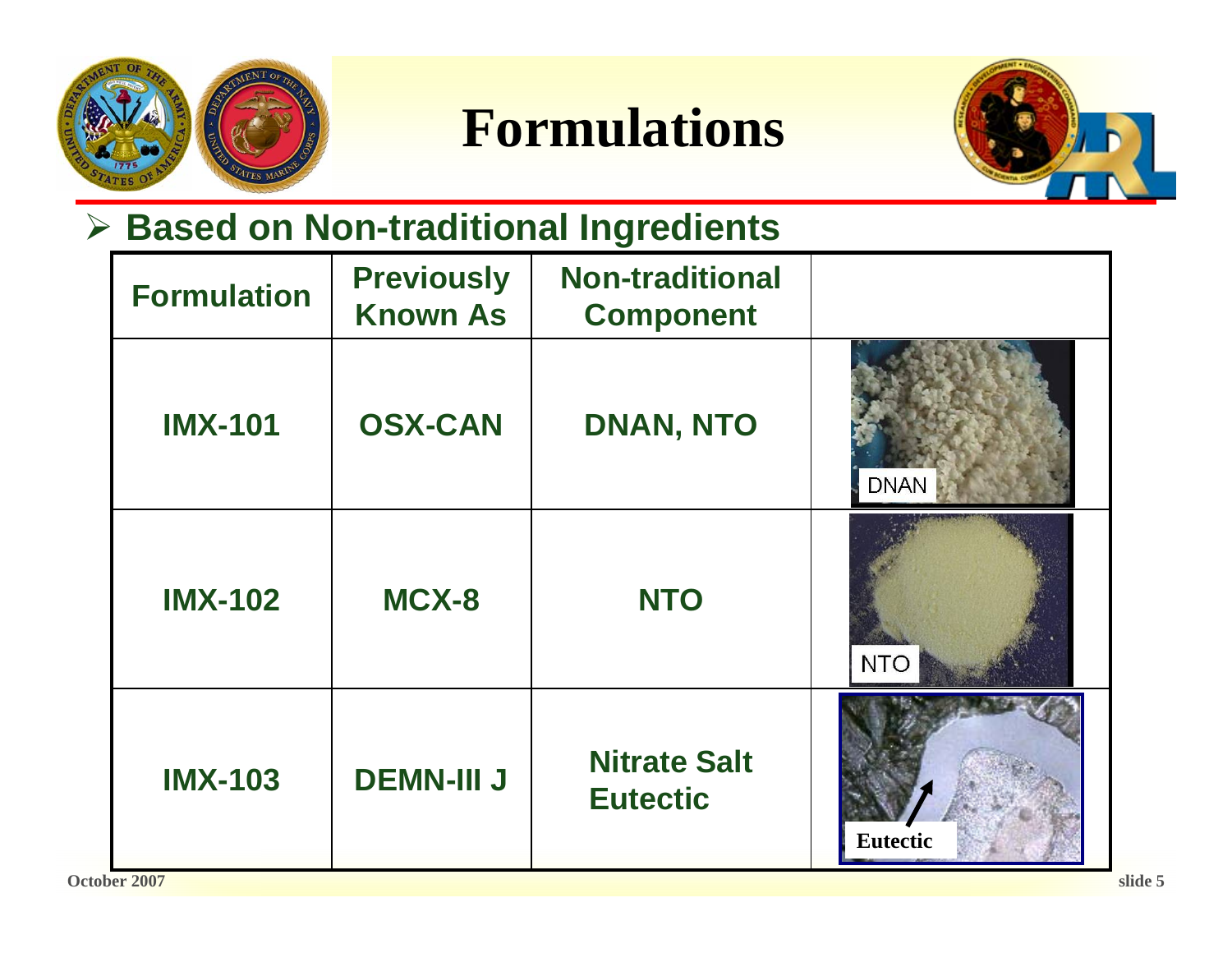

## **Review of Filter 1 Data for 3 Downselected Candidates**



#### ¾ **"Funnel" framework to progressively screen candidates**

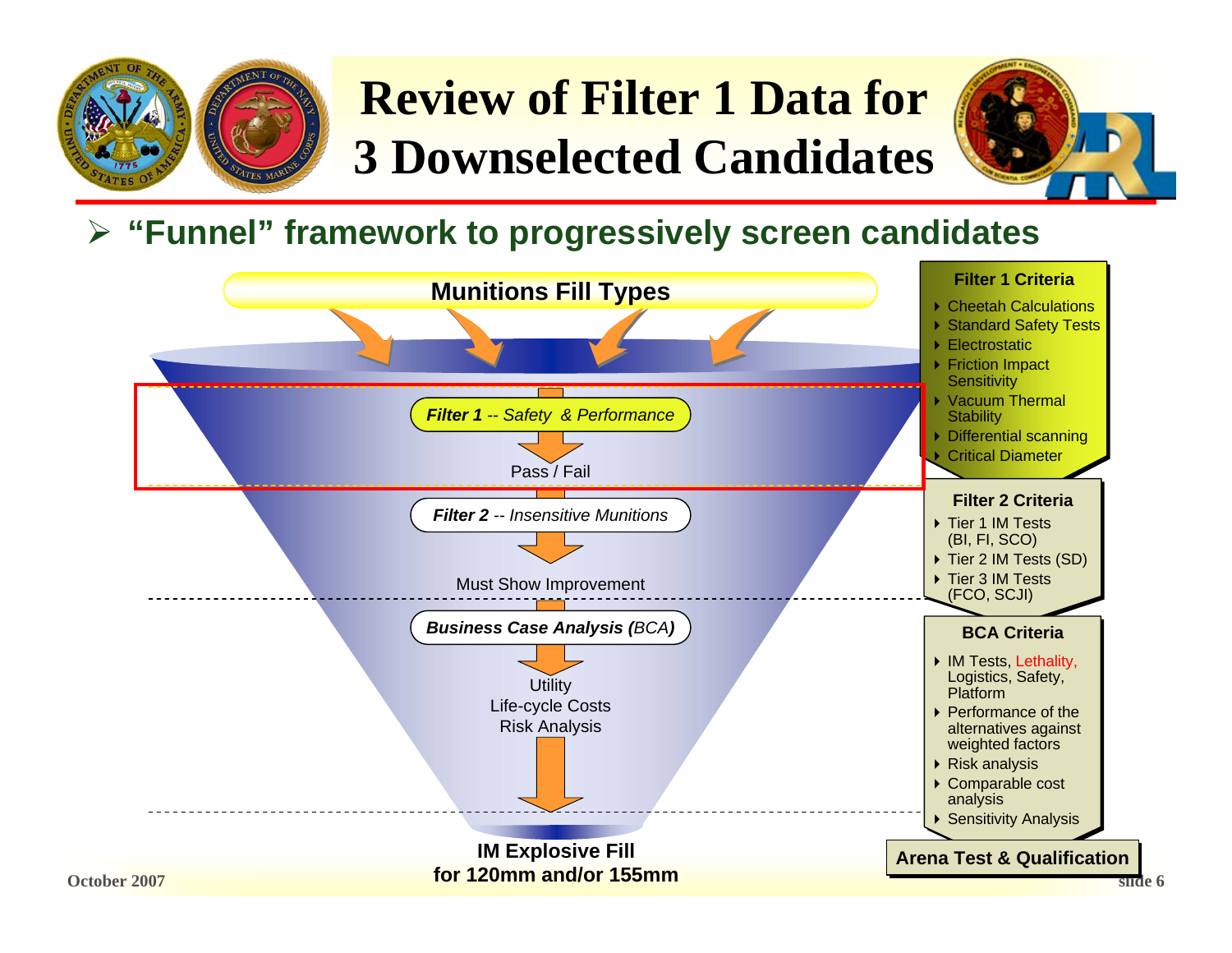

## **Small Scale Sensitivity**



|                | <b>Impact</b>       | <b>Friction</b> | <b>ESD</b>     |
|----------------|---------------------|-----------------|----------------|
|                | (cm)                | (N)             | $(\mathsf{U})$ |
|                | <b>ERL/Bruceton</b> | <b>BAM</b>      |                |
| <b>IMX-101</b> | > 100               | 242             | > 0.25         |
| <b>IMX-102</b> | > 100               | 212             | > 0.25         |
| <b>IMX-103</b> | > 150               | 122             | > 0.25         |
| <b>RDX</b>     | 25.4                | 110             | > 0.25         |

### ¾ **All 3 IMX formulations determined to be safe for handling**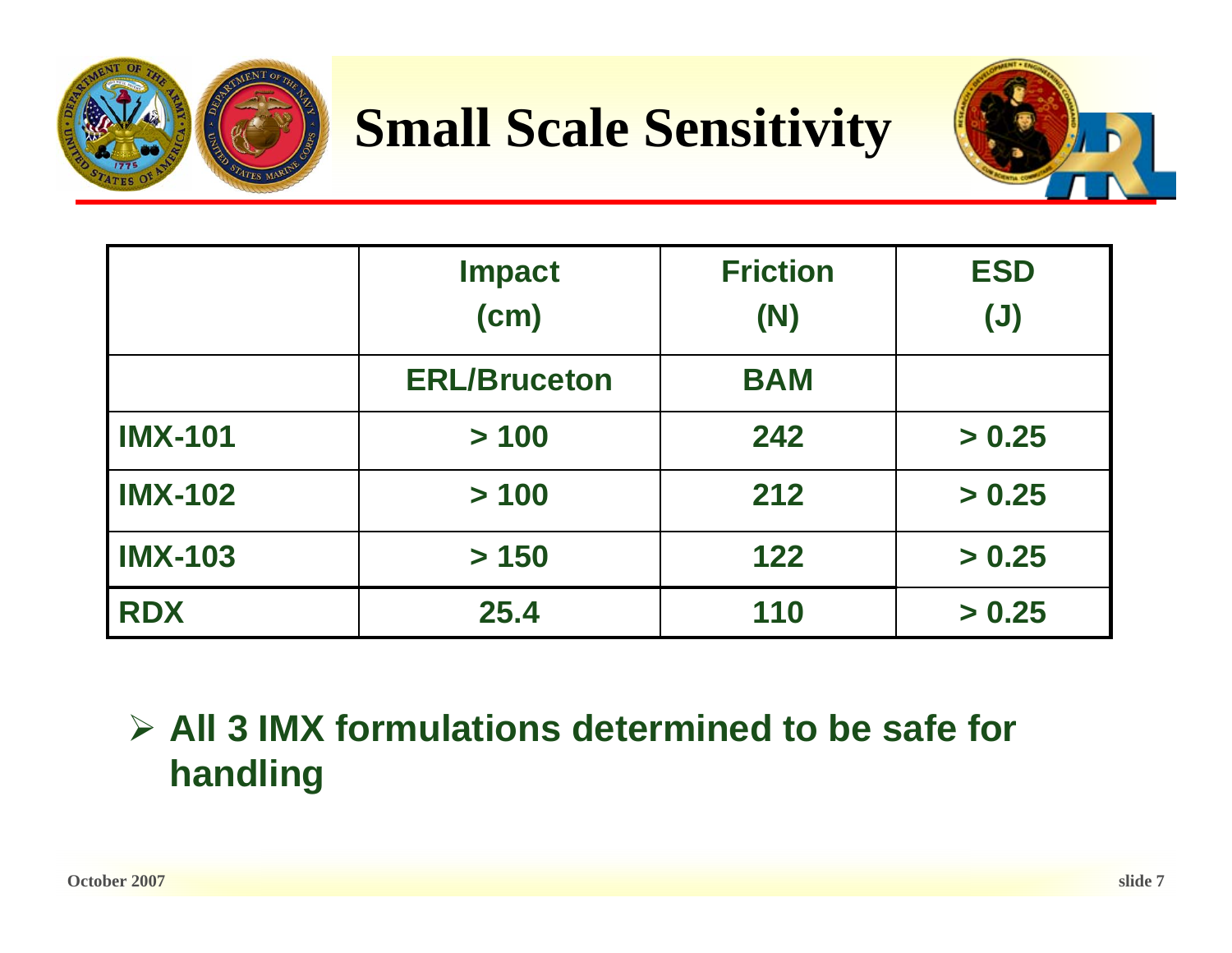

**Thermal Analysis**



|                | <b>DSC</b>         | <b>DSC</b>           | <b>Vacuum Thermal Stability</b> |  |
|----------------|--------------------|----------------------|---------------------------------|--|
|                | <b>Melt Onset</b>  | <b>Decomposition</b> | $<$ 2 cc/g                      |  |
|                | <b>STANAG 4515</b> | <b>STANAG 4515</b>   | <b>STANAG 4556</b>              |  |
| <b>IMX-101</b> | $94^\circ C$       | $228^\circ C$        | <b>Pass</b>                     |  |
| <b>IMX-102</b> | $77^{\circ}$ C     | $275^{\circ}$ C      | <b>Pass</b>                     |  |
| <b>IMX-103</b> | $99^{\circ}$ C     | $235^{\circ}$ C      | <b>Pass</b>                     |  |
| <b>TNT</b>     | $77^{\circ}$ C     | 300°C                | <b>Pass</b>                     |  |

¾ **Thermal analysis shows acceptable melt temperatures for existing facilities and suitable thermal stability for melt processing operations**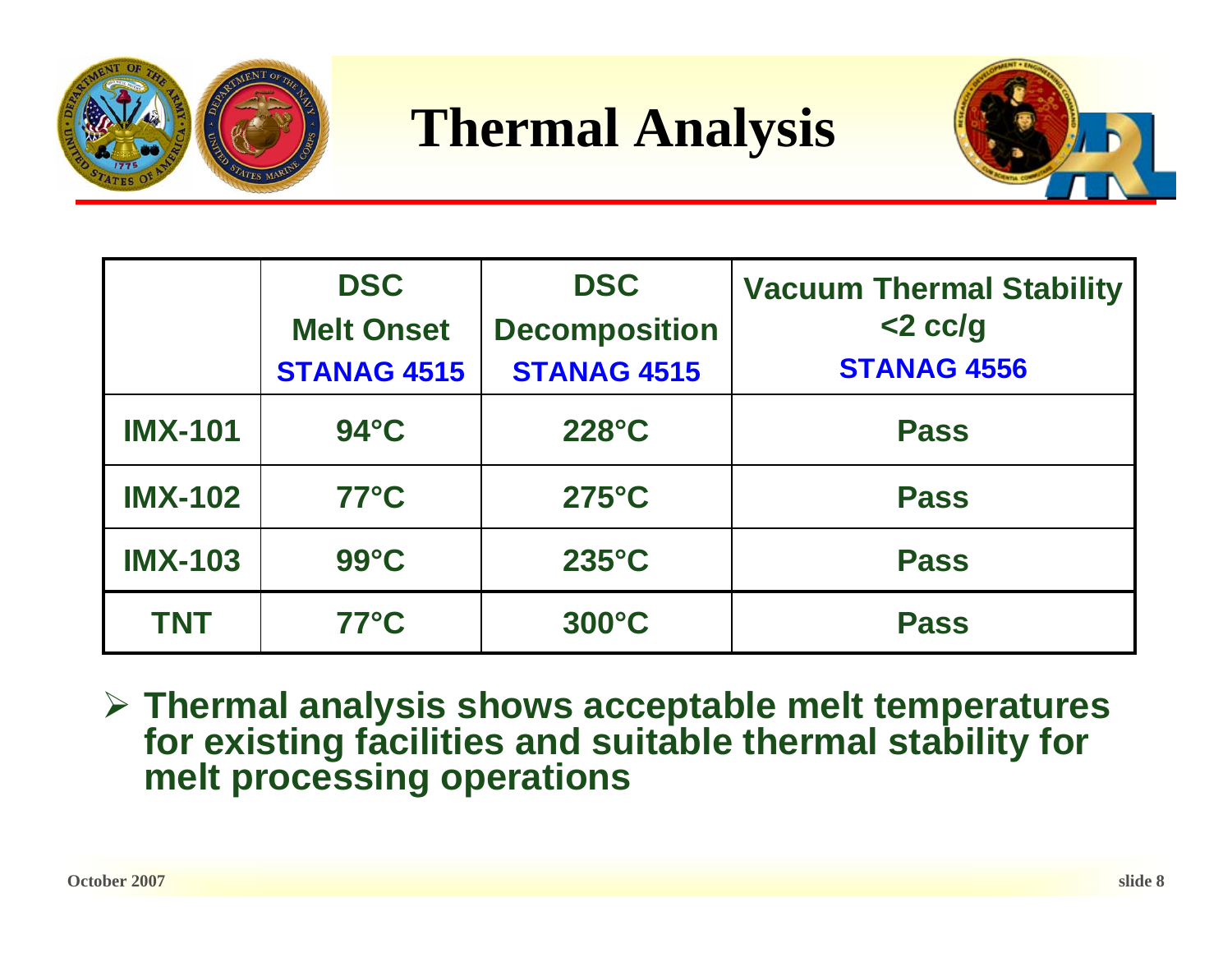

**Performance and Shock Sensitivity**



|                | <b>Density</b><br><b>TMD</b><br>(g/cc) | <b>Detonation</b><br><b>Velocity</b><br>% of TNT) | <b>Detonation</b><br><b>Pressure</b><br>$(% \mathcal{L}_{0}^{\infty})$ of TNT) | Gap<br>Thickness <sup>1</sup><br>(cards) | Gap<br>Pressure <sup>1</sup><br>(kbar) |
|----------------|----------------------------------------|---------------------------------------------------|--------------------------------------------------------------------------------|------------------------------------------|----------------------------------------|
| <b>IMX-101</b> | 1.70                                   | 100                                               | $102^2$                                                                        | < 100                                    | > 57                                   |
| <b>IMX-102</b> | 1.79                                   | 104                                               | 114 <sup>2</sup>                                                               | < 100                                    | > 57                                   |
| <b>IMX-103</b> | 1.66                                   | 107                                               | 122 <sup>2</sup>                                                               | < 100                                    | > 57                                   |
| <b>TNT</b>     | 1.65                                   | 100                                               | 100                                                                            | 153                                      | 30                                     |
| <b>Comp B</b>  | 1.74                                   | 114                                               | 140                                                                            | 200                                      | 21                                     |

**1 NOL LSGT, STANAG 4488**

**2 Cheetah 3.0 Thermochemical Equilibrium Code**

#### ¾ **Testing indicates that IMX formulations meet TNT performance with reduced shock sensitivity**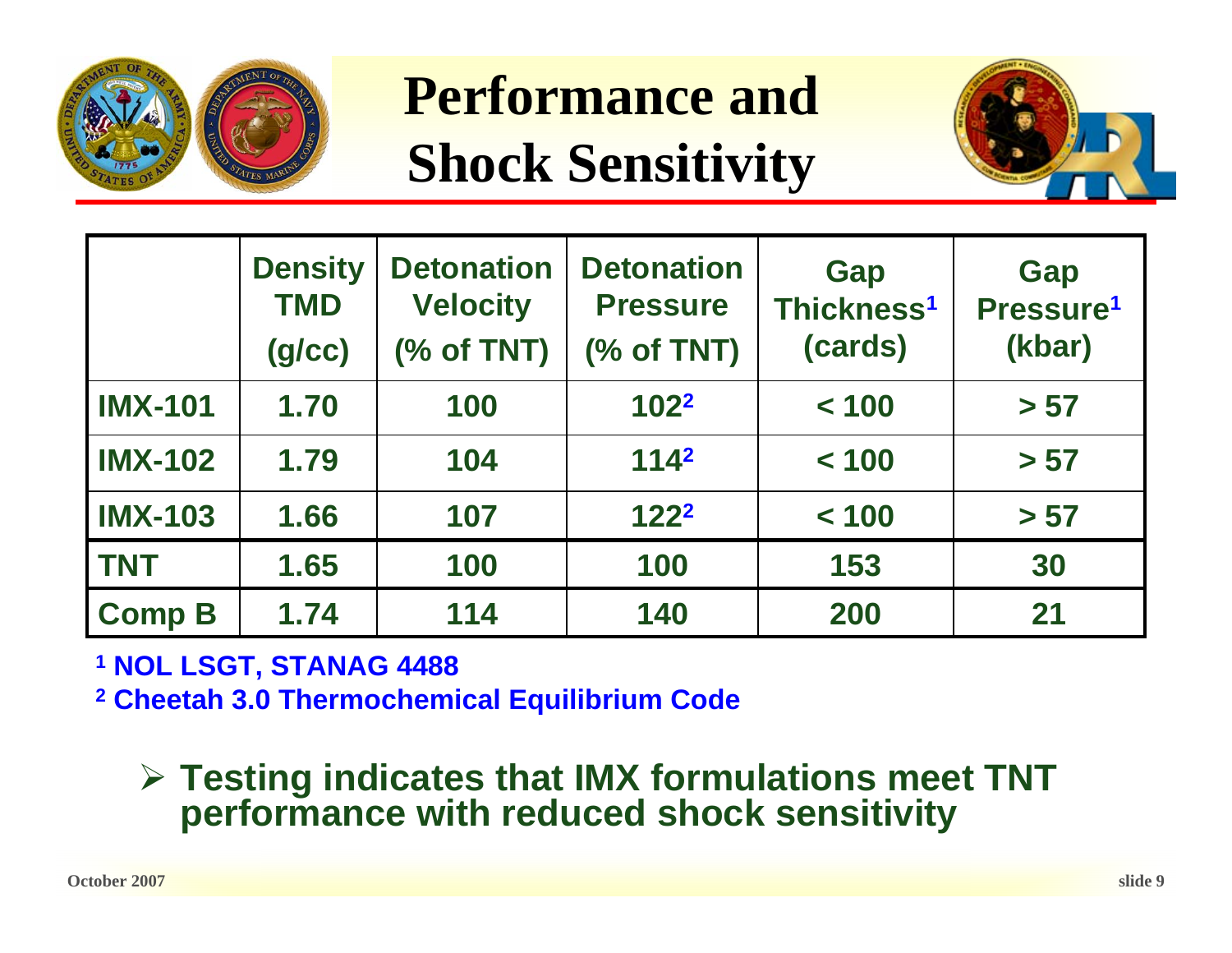

# **Subscale IM Testing**



- ¾ **Previously investigated IM explosive** 
	- 9 **Plan was to conduct Sub-scale Tests, then IM Tests followed by Performance Tests**
		- **Sub-scale IM test results**
			- **Projectile section between welded plates**
			- **Exhibited mild response to thermal/impact**
				- » **Indicated high probability of pass/success**
		- **IM Tests of All-Up Rounds (155mm M795)**
			- **FCO and BI were performed prior to other IM tests**
			- **Failed both FCO and multiple BI tests**
		- **Sub-scale results did not correlate completely with Full-scale Tests**
	- 9 **Use of modeling and sub-scale tests require further advances or improvements to test fixtures**
		- **Configuration (common, correct, applicable)**
		- **Modeling Efforts (ongoing, but needs more time and data)**

### ¾ **Full Scale Testing is Necessary**

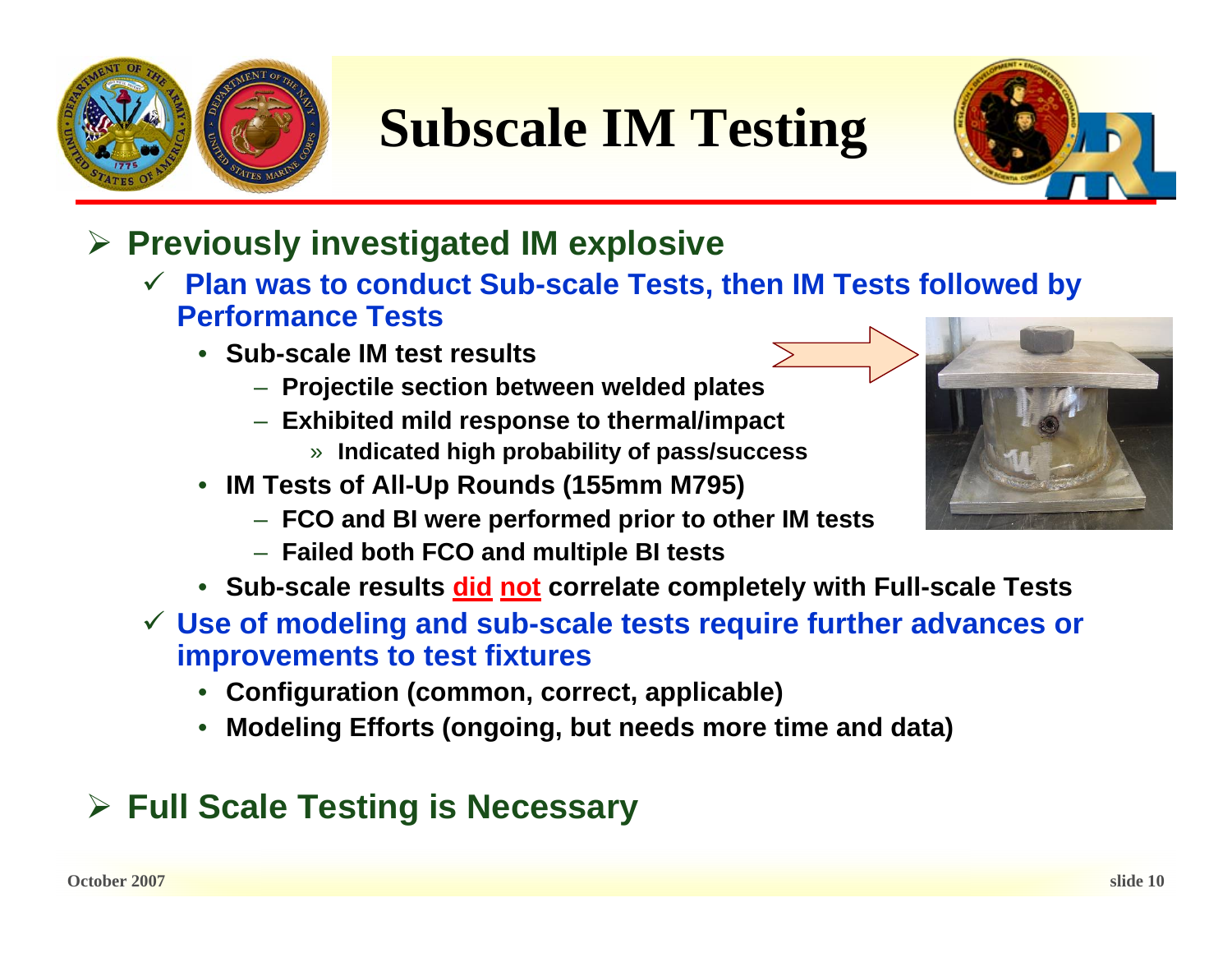

## **Initiation Tests**



- ¾ **Static detonation**
- ¾**M795 ogive section**
- ¾ **Supplemental charge**
- ¾ **Side and bottom witness plates**





- ¾ **Supplemental Charge**
	- 9 **Originally pressed TNT**
	- 9 **Insensitive fill require enhanced power supplemental charge**
	- 9 **PBXN-9 selected for performance and IM**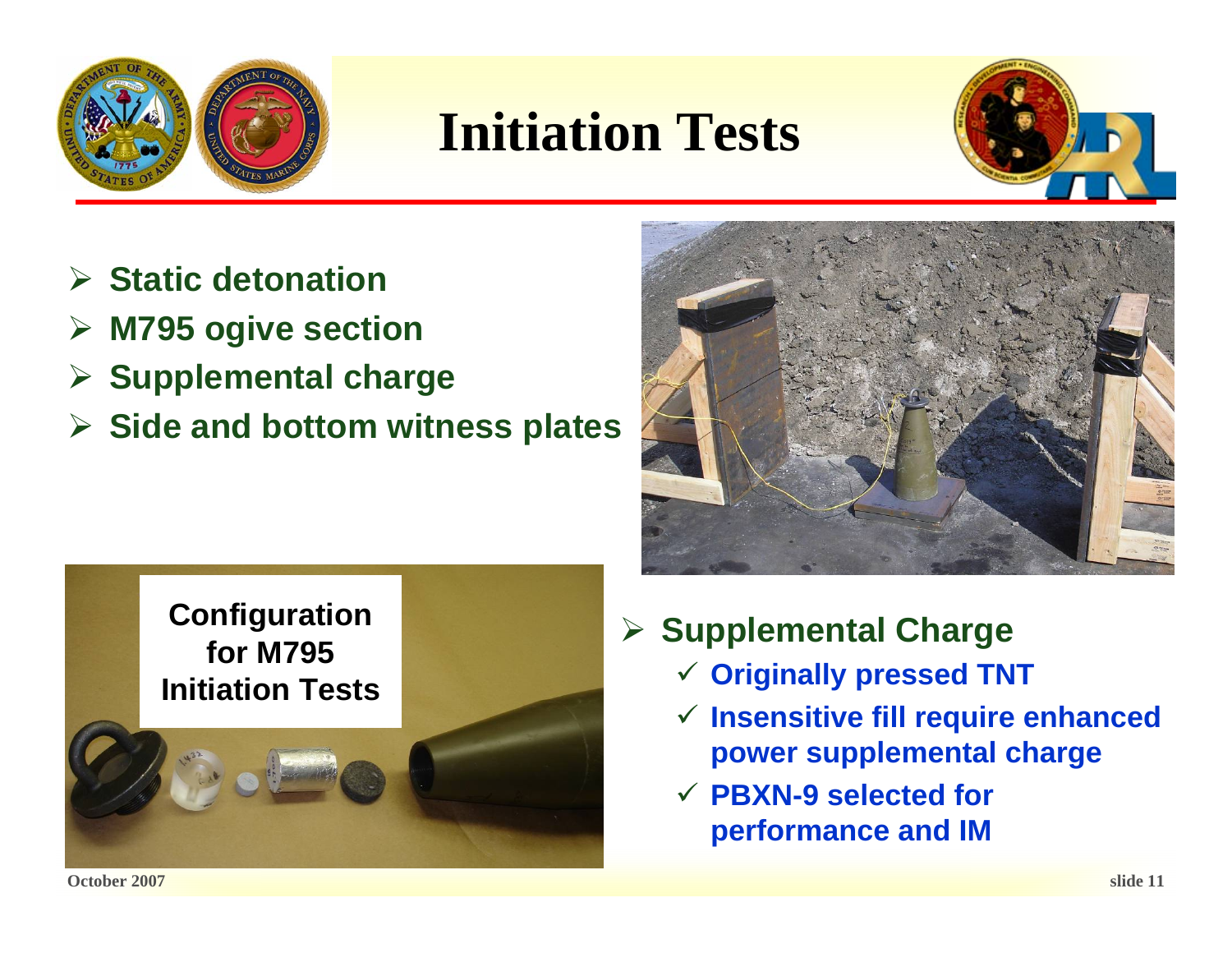

### **Initiation Results**



#### ¾ **PBXN-9 supplementary charge used to successfully initiate IMX fills**

- 9 **Good quality dents on bottom witness plates**
- 9 **Fragment pattern observed on side witness plates**



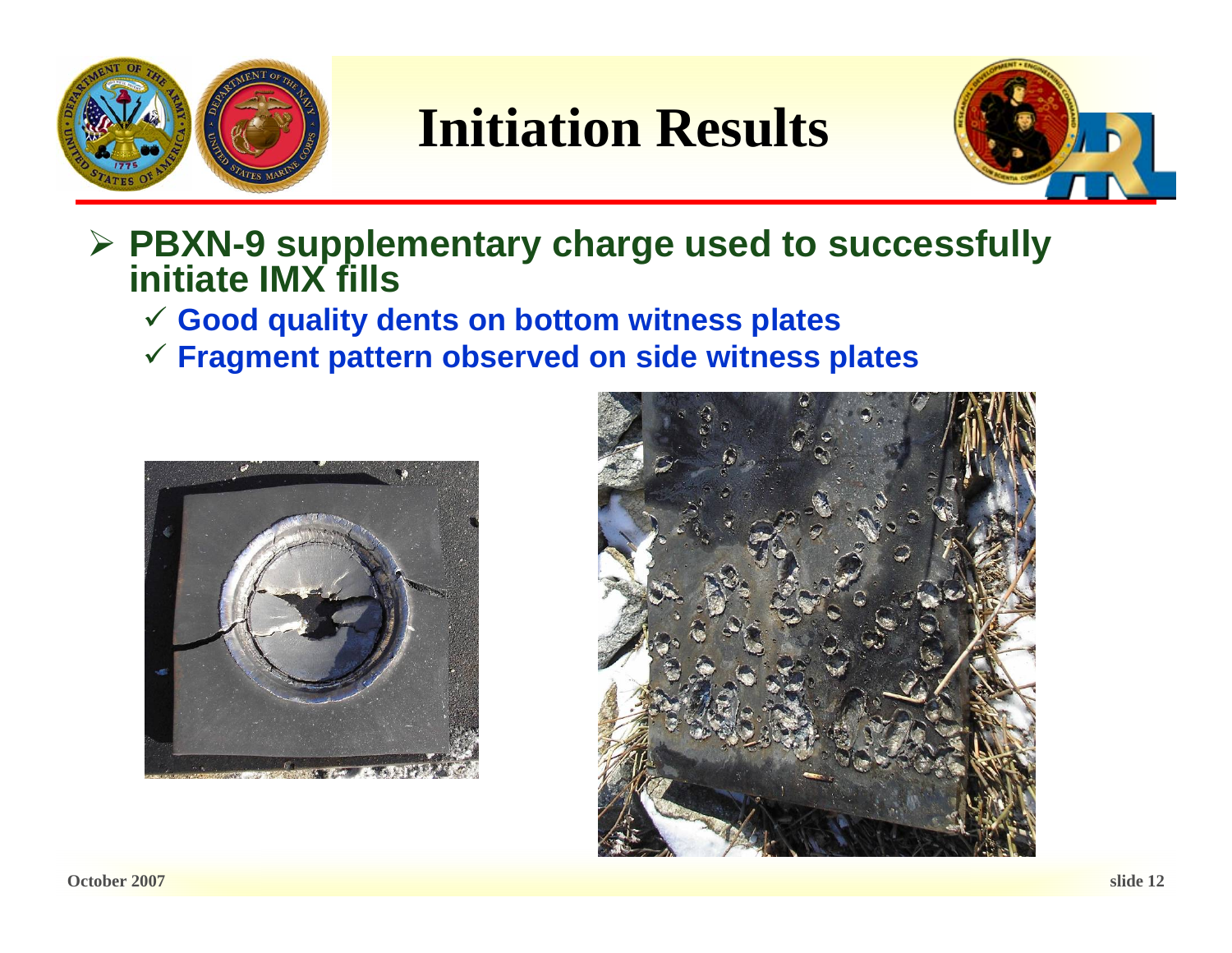

## **Functioning Tests**

**- Fragmentation Analysis**



### ¾ **ARL Water Pit Test**

- 9 **Static detonation of M795 projectiles with TNT and IMX fills**
- 9 **Soft Recovery of Fragments**
- 





*All 3 IMX fills meet or exceed TNT fragmentation performance*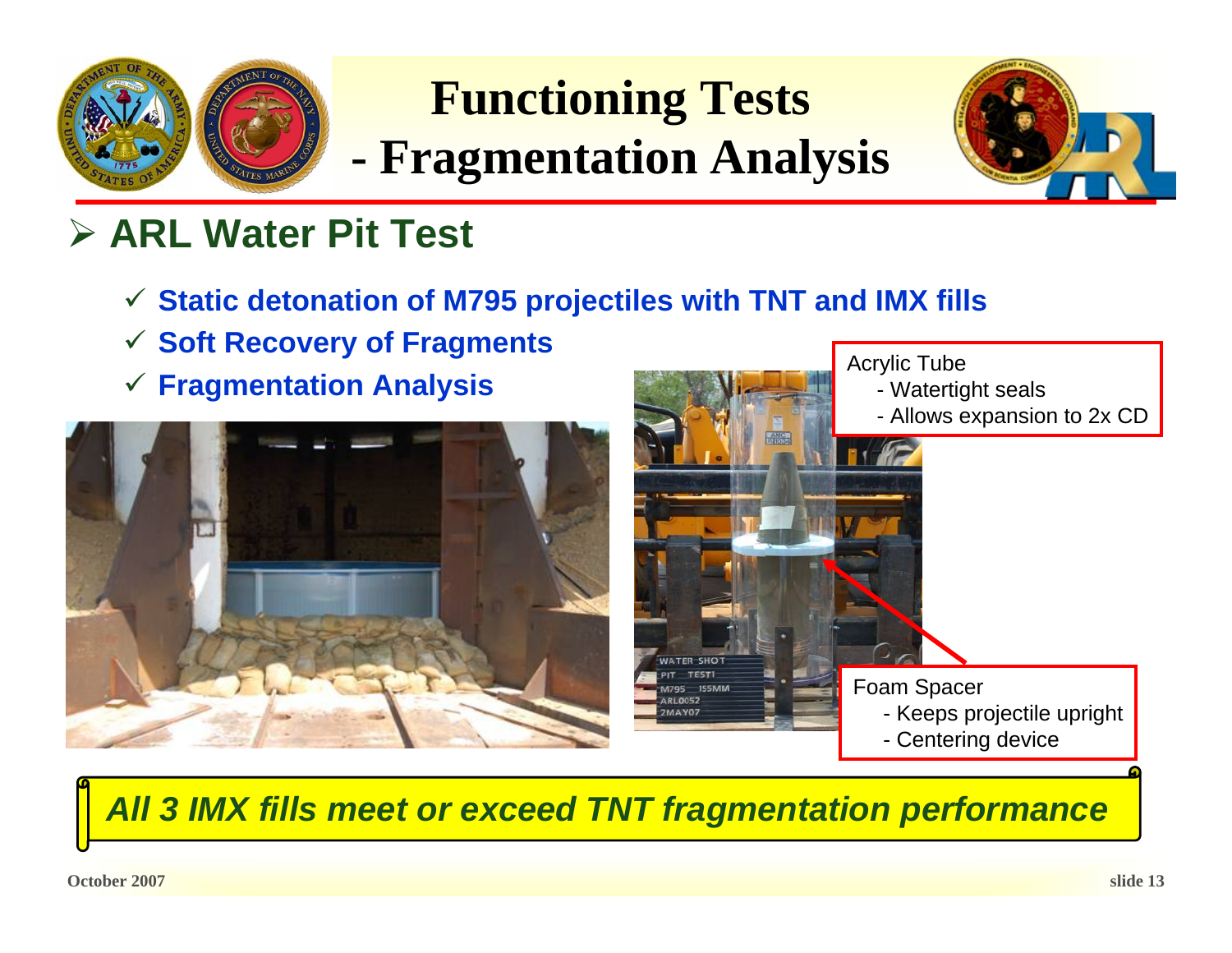

### **Additional Performance Tests - CYLEX**





*All 3 IMX fills match or exceed TNT Gurney energy*